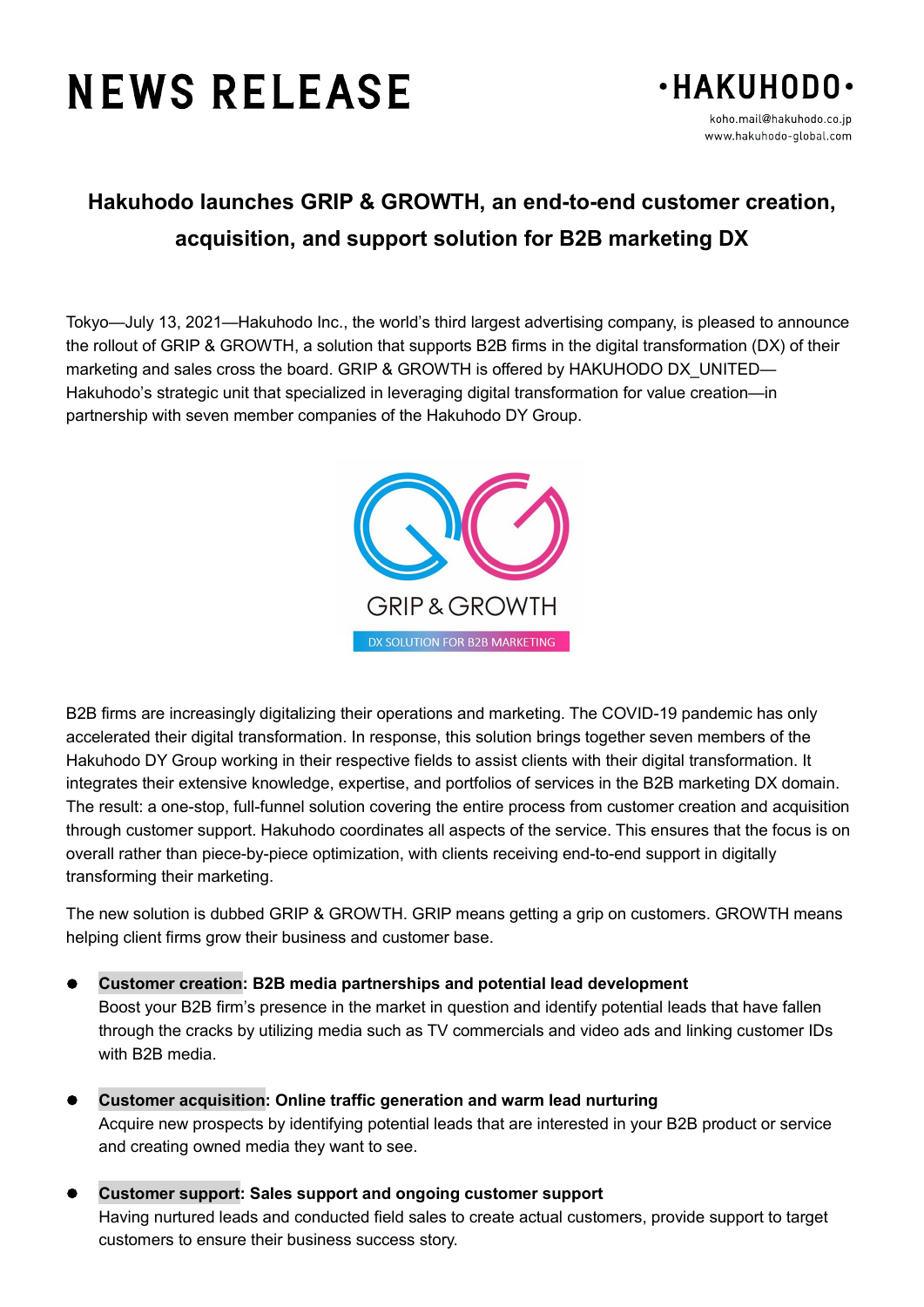

#### ◆ **Case 1: Acquire new leads**

You want to launch your own website to do inbound marketing, but you are unsure of your ability to create the right content. Will the site even attract traffic in the first place?

#### **Customer creation in partnership with a B2B media outlet**

Launch an owned media platform in collaboration with a B2B media outlet. That way you can create new customers by taking advantage of the outlet's ability to attract traffic and utilizing its customer IDs.

#### **Content creation based on an SEO strategy**

Even if you decide to launch an owned media platform by yourself, our experienced team of content strategists, creators, and editors specializing in B2B can build you an attractive site that is sure to generate traffic.

# ◆ **Case 2: Nurture leads into customers**

Your website attracts a moderate amount of traffic. The problem is, you are having difficulties identifying and converting high-quality leads.

# **Helping you design and execute a marketing automation (MA) roadmap and adopt MA tools**

By adopting marketing automation tools and designing an effective roadmap, get warm leads more interested in your product or service, thus increasing their quality.

# **Formulating a sales strategy and conducting inside sales**

Formulate a data-driven sales strategy to further increase the quality of your leads. The inside sales team will provide support and, once leads are close to conversion, hand them over to your sales team.

GRIP & GROWTH is a solution offered by HAKUHODO DX\_UNITED, a strategic unit spanning three companies: Hakuhodo, Hakuhodo DY Media Partners, and D.A.Consortium. HAKUHODO DX\_UNITED enables clients to execute integrated DX strategies by facilitating their digital transformation on both the marketing and media fronts.

■ About Hakuhodo

Founded in 1895, Hakuhodo is an integrated marketing solutions company headquartered in Tokyo, Japan. With offices in 20 countries and regions, and over 10,000 specialists working in Japan and around the world, Hakuhodo is the world's third largest advertising agency according to Ad Age's "Agency Report 2021." The company is the core agency of the Hakuhodo DY Group.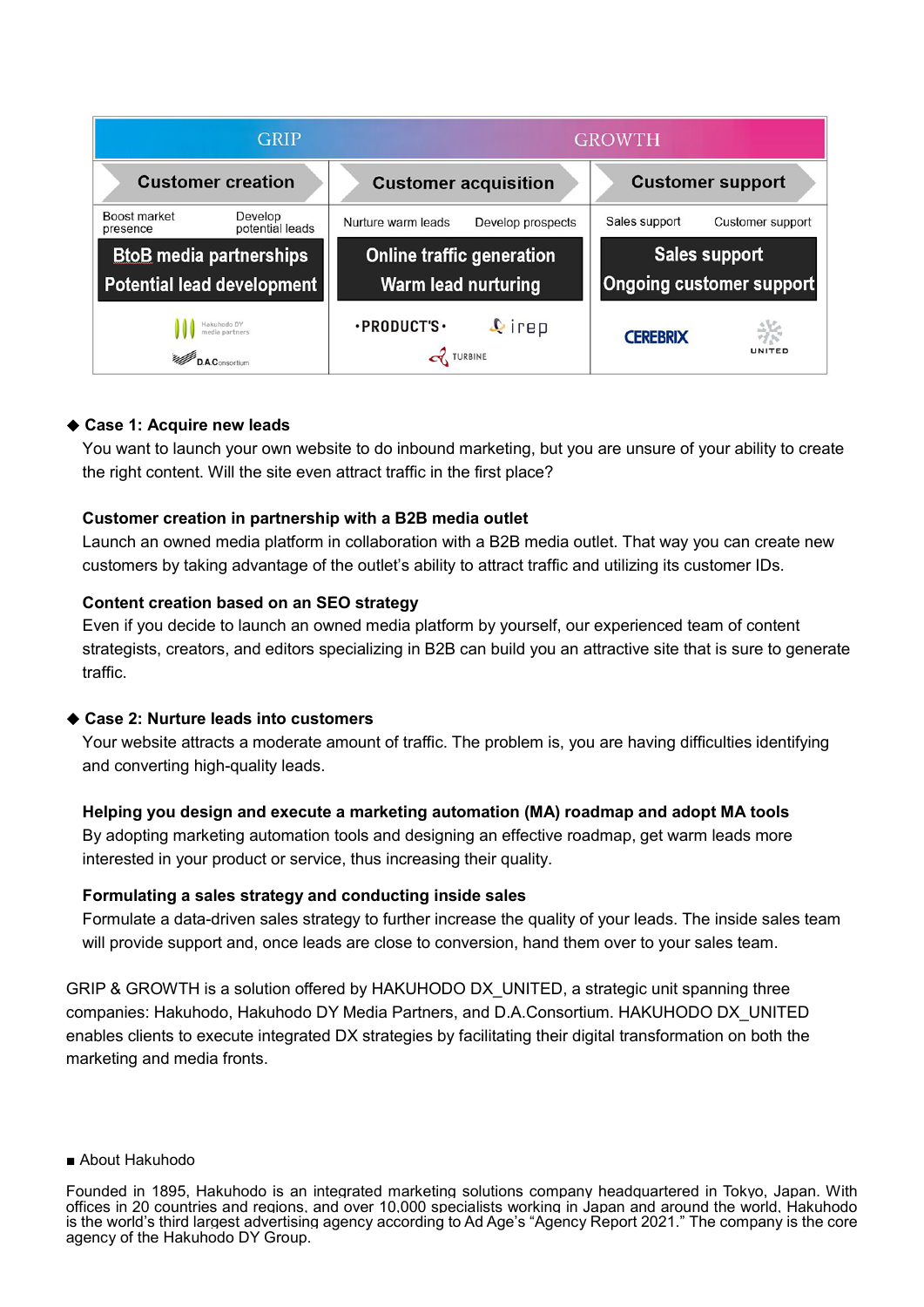Sei-katsu-sha insight is the foundation for Hakuhodo's thinking, planning, and brand building. It reminds us that consumers are more than shoppers performing an economic function. They have heartbeats. They are individuals with distinct lifestyles. Hakuhodo introduced this term in the 1980s to emphasize its commitment to a comprehensive, 360-degree perspective on consumers' lives.

With sei-katsu-sha insight as its cornerstone, Hakuhodo combines creativity, integrative capabilities, and data and technology to play a leading role in evolving companies' marketing activities and generating innovation for the completely digitalized era. This enables the company to impact and provide value to sei-katsu-sha and society.

Renowned for its creativity, Hakuhodo has won the Grand Prix at Cannes Lions International Festival of Creativity twice, and was named Network of the Year at ADFEST 2021.

To learn more, visit: www.hakuhodo-global.com

Media contacts: Corporate Public Relations Division koho.mail@hakuhodo.co.jp